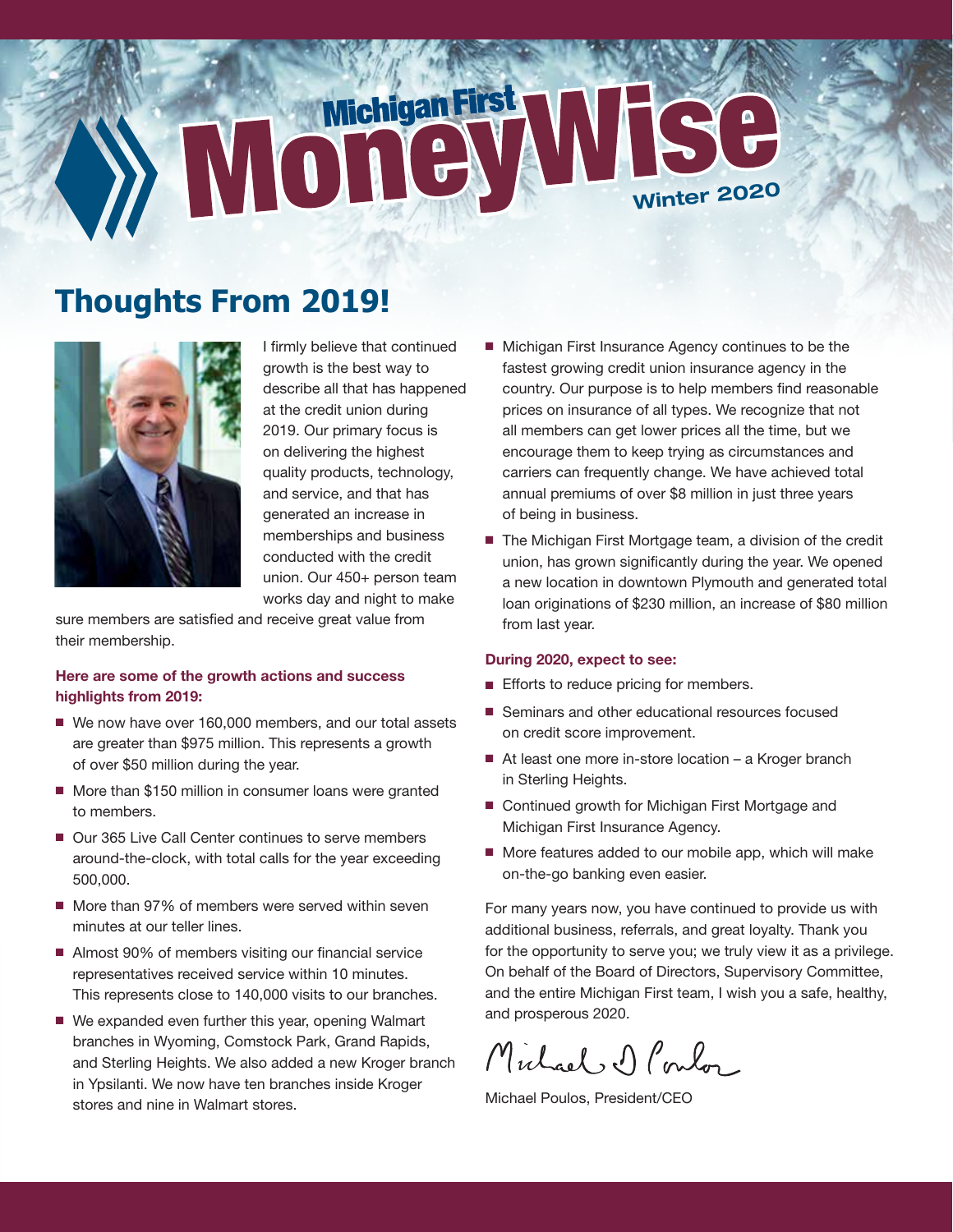# **Fraud Prevention**

As the world becomes increasingly digital, you're at greater risk of falling victim to fraud. Keeping your identity and money safe is our top priority, and it should be yours too. Here are some ways you can help protect yourself.

### Enroll in Online Banking and Michigan First Mobile

Through our online and mobile banking services, you can quickly and securely manage your accounts. We use industry-leading security technology to ensure your information is protected. By using these services, you can safely pay bills, view account balances, deposit checks, make transfers, and more.

### Card Controls and Text Alerts

If you use the Michigan First mobile app, you have the ability to turn your debit and credit cards on and off with the touch of a button. Protect your hard-earned money by keeping your card turned off when you're not using it, and easily turn it back on when you want to make a purchase.

Additionally, you can sign up for email and text alerts through online or mobile banking. Setting these alerts enables you to monitor your card activity and spot unauthorized purchases.

### Beware of Suspicious Emails

Don't click on a link or open an email attachment, even if it appears to be from a friend or co-worker, unless you're expecting it or you're absolutely sure you know what it contains.

Watch out for email subject lines or emails with a generic message like "check this out" or "thought you'd be interested in this." Make sure you know who sent the email before you open an attachment or click on any links.

### Watch Out for Online Scams

Phishing is when an imposter tries to trick you into providing your personal information. They might even impersonate Michigan First in an email, phone call or text, asking you to confirm your information or saying you've won somethingand it might look legitimate. Examples include:

You get an email that appears to be from a reputable company you know or do business with, like Michigan First. The email asks you to reply or go to a website that looks like [MichiganFirst.com](https://MichiganFirst.com), where you'll be asked to give your username, password, account number, personal identification number (PIN), Social Security number or other personal information.

You get a voicemail or text message telling you your bank account will be closed, frozen or terminated unless you call or go to a website, where you'll be asked to give personal information.

Unless you initiate the conversation, Michigan First will never contact you via phone, text or email and ask for any of the information below:

- **Passwords**
- **PIN** number
- CVV (three-digit code on the back of the card)
- Full debit or credit card number
- **Full social security number**
- **Full account number**

### Review Your Credit Report

At least once a year, read through your credit reports carefully. You can request a free annual credit report from each of the three national credit reporting agencies – Equifax, Experian, and TransUnion – even if you don't suspect any unauthorized activity on your account.

For your free annual report, go to [AnnualCreditReport.com](https://AnnualCreditReport.com) or call 1.877.FACTACT (1.877.322.8228).

### Protect Your Devices

Having a password on your devices is a good start, but you should also install the latest anti-virus and firewall software. When shopping, look for software from reputable sources that scans incoming communications and fles for viruses, and removes or quarantines viruses and updates automatically. This simple task can aid in protecting your files from fraudsters.

### Keep Your Information Private

Above all, make sure you keep your personal and financial information private.

- Do not share your passwords with people
- Do not let your friends or family borrow your credit and debit cards
- Report lost or stolen checks and debit/credit cards to your fnancial institution
- Do not print your driver's license, social security number or phone number on your checks
- Do not type in your passwords in public places, you never know who may be watching
- Enroll in two-step authentication processes on your mobile and online devices (email, phone, bank accounts, social media accounts, etc.)

Remember, Michigan First will never call you to request personal or account information. If you receive a call from someone claiming to be from Michigan First, please hang up the phone and call us back at 800.664.3828. Do not answer any personal questions or give any information (including account number, name, address, social security number, passwords, security codes, PINs, etc.) to someone that calls you on the phone, emails or texts you.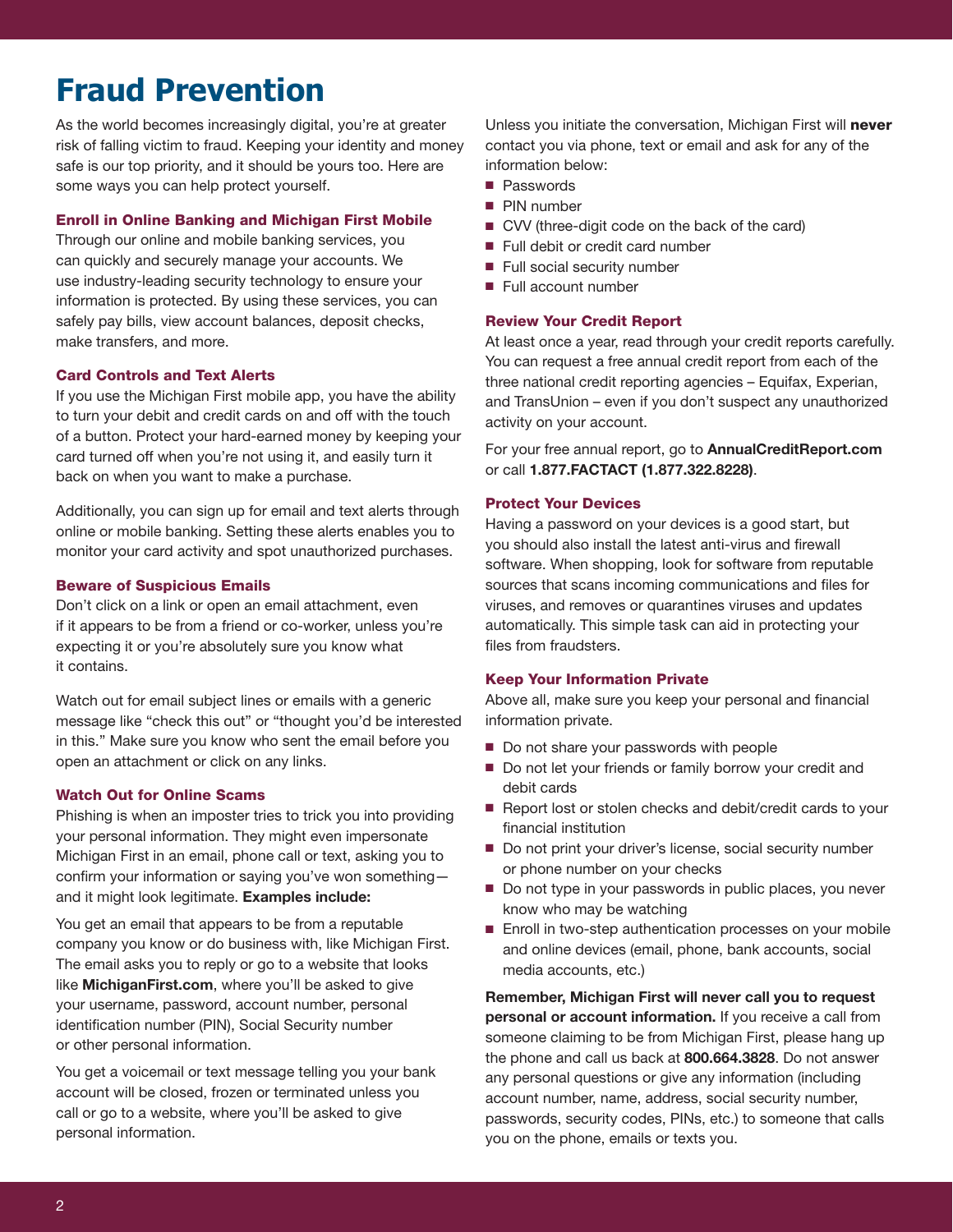# **Paying Off Your Home: 15-Years vs. 30-Years**

Your dream home has just come up on the market. You're comfortable with the selling price, you speak with your mortgage loan officer, and everything is in order. The only thing you need to decide is if you should take out a 15 or 30-year loan. There are pros and cons to both. Your goals and fnancial road map will help guide you into making the right choice for you and your family.

Employment, income, assets, credit, and debt are evaluated to determine your risk factor. If your debt ratio is elevated, you may only qualify for a 30-year term because a 15-year mortgage could increase your monthly payment past the allowable debt threshold. However, if you meet all the requirements for either loan, you have a decision to make. Your age can often assist you with your decision. If you are young and years from retirement, a 30-year mortgage makes a lot of sense. You'll have a lower payment which will free up money for you to invest in other ways. If you have children, you could start contributing to a college savings plan or invest in your retirement. Having the lower payment that is derived from a 30-year loan may be less stressful financially, but if you're older and have substantial assets allocated for retirement, you may benefit from paying off your home in a shorter time frame. Once retired, it would be nice to no longer have a mortgage payment!



The following example is a \$200,000 loan with a rate of 3.75% over 30 years. The monthly principle and interest (P&I) payment is \$926. If you chose the 15-year loan, you would have a lower interest rate, say 3.25%, but your monthly P&I payment would be \$1,405 per month. A difference of \$479 more per month. While your payment is much lower on the 30-year loan, you pay more interest over the life of the loan because you are making 180 more payments. Using this example, you would pay \$133,443 in interest. If you decided on the 15-year term, you would only pay \$52,960 in interest; significantly less than that of the 30-year loan.

A 15-year loan may be the right decision if you have a good fnancial portfolio in place, but make sure you take a look at the big picture. Halfway through your 30-year mortgage, you would still owe \$127,365. If you took the savings of \$479 and made monthly payments to a Roth IRA that had a 6% average rate of return, you could be looking at a return of \$456,506 at the 30-year mark. Your house would be paid off and you would have close to a half million dollars saved. Another advantage of the 30-year loan is that you would have liquid money available in case of an emergency. The money paid into your home isn't liquid. In order to get to it, you must refnance or sell the home.

Make sure you go over your fnancial situation with your loan officer before making the decision. Our team will help you decide on a solution for you and your family. Call 877.312.9033 to get started.

# **Experience Life Event Loans**

Your life is unique; made up of individual experiences and personal moments that are different from others around you. So if you're in need of a loan, why select a generic, pre-packaged option that's the same for everyone? Michigan First is here to learn about your specifc situation, and tailor a solution just for you. Through happy times, like getting married or celebrating high school graduation, we can help. And when it comes to the unexpected, like planning a funeral or financing a major home repair, we have you covered.



Our team is fully dedicated to providing exceptional, personalized service, and that includes helping you navigate life's moments. Some examples of what we can offer include, but are certainly not limited to:

- **Life Stage:** wedding, baby, college, new home
- **Unexpected Event:** medical procedure, passing of a loved one, job loss, auto repairs
- **Living Your Best Life:** home updates, travel, new vehicle, boat

Let us create a loan experience that best suits your current needs. Visit [MichiganFirst.com](https://MichiganFirst.com) or call 866.933.6333 to connect with our lending team today!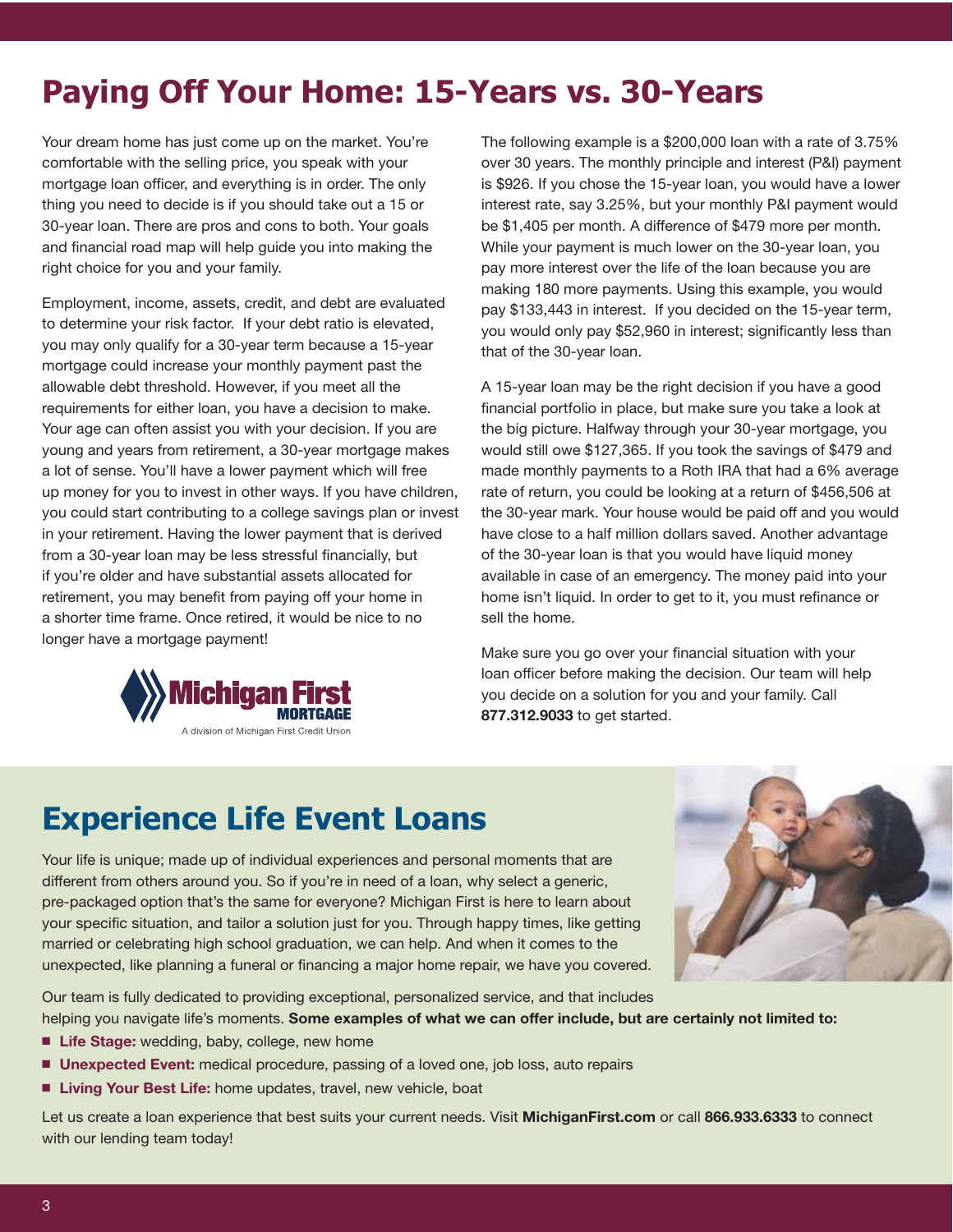# **Free Financial Education**

Have you looked into our Money Mentor program? Money Mentor provides free fnancial education presentations to groups of 15 people or more who are just starting their financial journey. Presentations offer a crash course



on subjects like budgeting, managing credit, and the difference between banks and credit unions. If you're a high school teacher, a college professor, a coach with



a team, or if you're a young adult in a club, fraternity, or another type of group, consider Money Mentor for your next event. Presentations are about an hour long and we come to you. It doesn't get any easier than that!

To request a presentation, go to **[MichiganFirstMoneyMentor.com](https://MichiganFirstMoneyMentor.com)** or contact program coordinator, Vanessa Carr at vcarr@michiganfirst.com. In addition to presentations, Money Mentor also publishes weekly videos, blogs, and tips on Instagram and other social media platforms. Follow us today!



365 Live Call Center: 800.664.3828 Call us 24 hours a day, 7 days a week, 365 days a year

24-Hour Loan Center: 866.933.6333



[MichiganFirst.com](https://MichiganFirst.com)

**0**  [MichiganFirst.com/Facebook](https://MichiganFirst.com/Facebook)

**0**  [MichiganFirst.com/Twitter](https://MichiganFirst.com/Twitter) 

**Q**  [MichiganFirst.com/YouTube](https://MichiganFirst.com/YouTube) 

Michigan First Credit Union is federally insured by the National Credit Union Administration.



Routing & Transit Number: 272078365 NMLS#493687

# **Annual Meeting and Board of Directors Election**

# **Save the Date for our Annual Meeting**

Thursday, April 23

Located in The Mint at Michigan First Conference Center 27000 Evergreen Rd. Lathrup Village, MI 48076

In accordance with the credit union's bylaws, the Nominating Committee has nominated the following individuals for three-year terms on the Board of Directors:

- Deirdre Scott
- nes De Jesus
- Dandridge Floyd

As stated in the bylaws, Michigan First members in good standing may place their names in nomination. Petition forms, along with instructions, may be obtained by contacting Christine Wismann, Senior Executive Assistant, at 248.443.4602 or [cwismann@MichiganFirst.com](mailto:cwismann@MichiganFirst.com). These forms require the valid signatures of one percent of the total membership, each of whom must be a member in good standing. The completed forms must be returned in person by 5 p.m. on February 3, 2020, to the President/CEO's office at the Evergreen branch.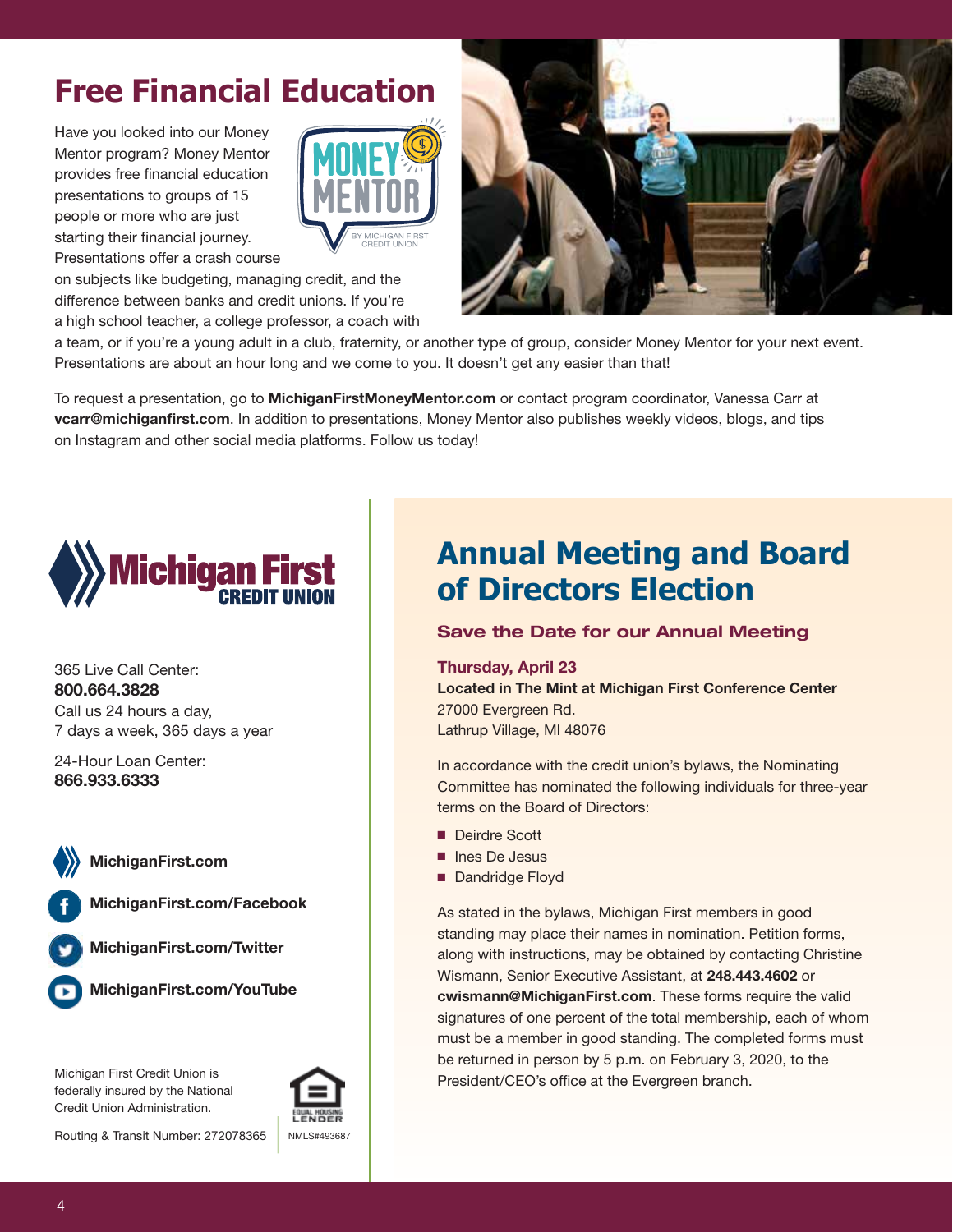# **Special Offers for New and Current Experience Michigan First Rewards® Visa® Cardholders**

# **New cardholders can receive 3.99% annual percentage rate (APR) on eligible balance transfers.1**



New Visa® credit card accounts with an open date of January 1,

2020 through March 31, 2020 can receive 3.99% APR for six months after the 1st qualifying balance transfer post.

### This low introductory rate is just one reason to open a credit card. Additional benefits include:

- No annual fee or balance transfer fee.
- An attractive annual percentage rate (APR).
- Earn rewards points for using our credit card and extra points for spending in Michigan.
- Redeem rewards points for gift cards, merchandise, travel and more.
- Ability to set card security controls and alerts.

## Cardholders with active accounts opened prior to January 1, 2020 can also enjoy 3.99% APR on balance transfers.1

Take advantage of this low rate and transfer high interest balances from other cards to save money on your payments. Any balance transfer posted to your account between January 1, 2020 and March 31, 2020 will receive 3.99% APR through and including the 7th monthly statement after the 1st qualifying balance transfer.

If you're interested in a Rewards credit card or simply want to learn more about this offer, call our 24-hour loan center at 866.933.6333 or visit [MichiganFirst.com](https://MichiganFirst.com).

*1Qualifying balance transfers must post to your account between January 1, 2020 and March 31, 2020. Beginning with the 8th statement after the 1st qualifying balance transfer, any remaining balance from this promotion will revert back to the standard rate for the card. This offer applies to new balance transfers only. 3.99% APR promo rate applies to balances from a non-Michigan First credit card. All balance transfers are subject to credit approval. Account must be in good standing. Terms and conditions subject to change. Some restrictions may apply. Merchandise transactions and cash advances are excluded from this promotional offer. Limited time offer.* 



# **Get Your Maximum Refund and Special Savings on TurboTax**

Tax time doesn't have to be stressful! With TurboTax, you'll get your biggest possible refund fast and your taxes done right. Plus, credit union members save up to \$15 on TurboTax federal products, all through tax season.

TurboTax makes it easy to find the best solution for your unique tax situation. Simple filer? Homeowner? Independent contractor, freelancer or side-gigger? TurboTax has a product that is right for you.

File with confidence, knowing that TurboTax guarantees 100% accurate calculations and runs thousands of error checks as you go. And if you need help, TurboTax has it: from answers online at any time, to unlimited advice and a final review from a CPA or Enrolled Agent with TurboTax Live.

Save on TurboTax today! Try it for free and pay only when you're ready to file.

*Visit [http://turbotax.intuit.com/lp/yoy/guarantees.](http://turbotax.intuit.com/lp/yoy/guarantees) jsp for TurboTax product guarantees and other important information. Limited time offer for TurboTax 2019. Discount applies to TurboTax federal products only. Terms, conditions, features, availability, pricing, fees, service and support options subject to change without notice. Intuit, TurboTax and TurboTax Online, among others, are registered trademarks and/or service marks of Intuit Inc. in the United States and other countries.* 

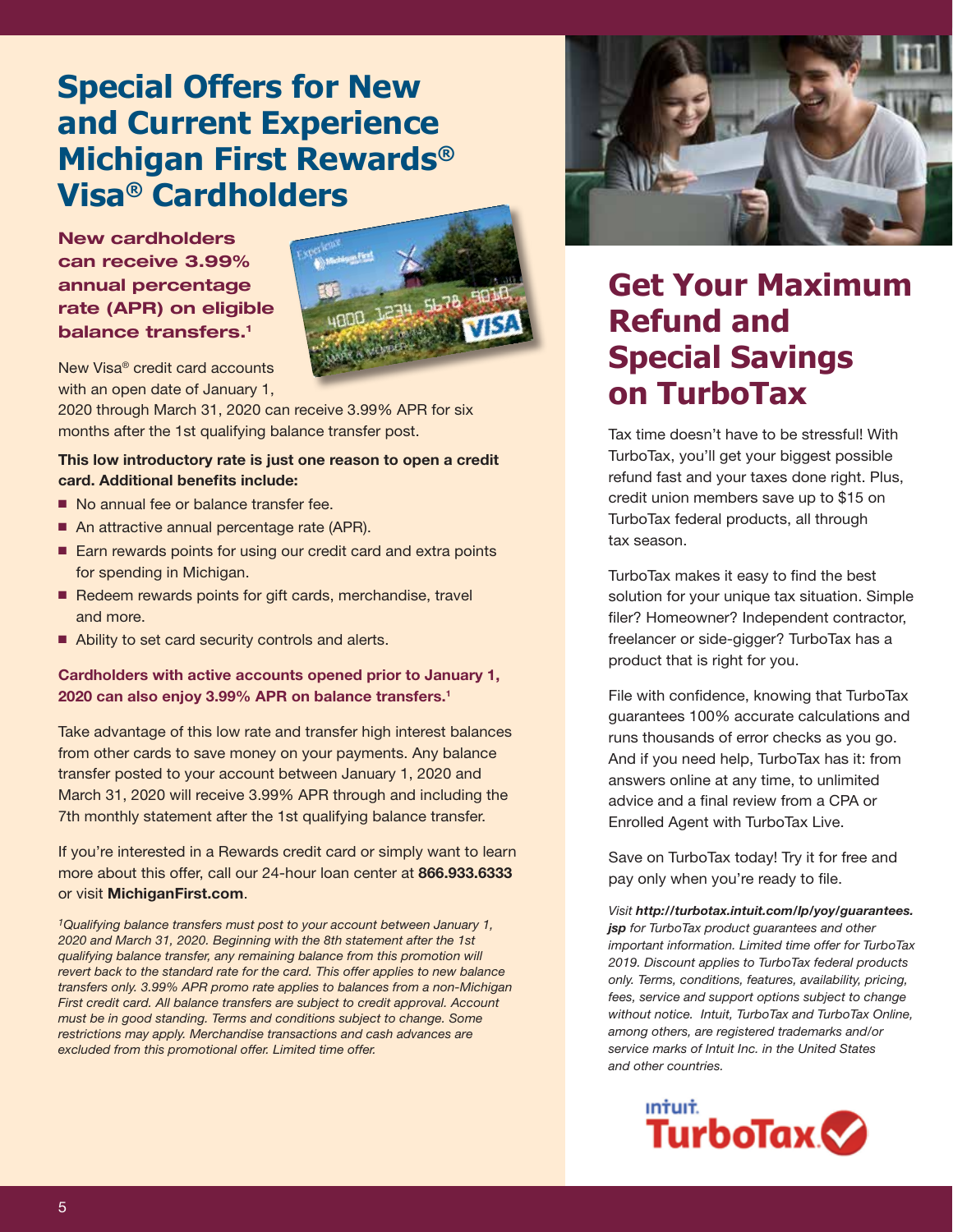# **Changing Jobs? Take Your 401(k) and Roll It**

If you've lost your job or are changing jobs, you may be wondering what to do with your 401(k). You are entitled to a distribution of your vested balance, which always includes your own contributions (pretax, after-tax, and Roth) and typically any investment earnings on those amounts. It also includes employer contributions (and earnings) that have satisfed your plan's vesting schedule. It's important to understand your particular plan's vesting schedule because you'll forfeit any employer contributions that haven't vested by the time you leave your job. Your summary plan description (SPD) will explain the vesting schedule, which can be provided to you by the plan administrator. If you're on the cusp of vesting, it may make sense to wait a bit before leaving.

# **Don't Spend It! Roll It Over.**

While this pool of dollars may look attractive, don't spend it unless you absolutely need to. If you take a distribution, you'll be taxed at ordinary income tax rates on the entire value of your account, except for any after-tax or Roth 401(k) contributions you've made. And, if you're not yet over the age of 55, an additional 10% penalty may apply to the taxable portion of your payout. Your employer must also allow you to make a direct rollover to an IRA or to another employer's 401(k) plan.

# **Should I roll over to my new employer's 401(k) plan or to an IRA?**

Assuming both options are available to you, there's no right or wrong answer to this question. It's best to have a professional assist you, since the decision you make may have significant consequences-both now and in the future.

### **Reasons to roll over to an IRA**

You generally have more investment choices with an IRA than with an employer's 401(k) plan. You can typically move your money around to the various investments offered by your IRA trustee, and you may divide up your balance among as many of those investments as you want. It can also allow you to have IRA accounts with more than one institution for added diversification. An IRA may give you more flexibility with distributions, while your options in a 401(k) depend on the terms of that particular plan.



# **Reasons to roll over to your new employer's 401(k) plan**

If you roll over your retirement funds to a new employer's plan that permits loans, you may be able to borrow up to 50% of the amount you roll over if you need the money. A rollover to your new employer's 401(k) plan may provide greater creditor protection than a rollover to an IRA. Most 401(k) plans receive unlimited protection from your creditors under federal law. In addition, you may be able to postpone required minimum distributions.

For more information about saving for retirement and 401(k) rollovers, contact Scott Brady at 248.443.4234, email: sbrady@michiganfirst.com.

*The investment and insurance products recommended, offered or sold by Capital Asset Advisory Services and its representatives are not Credit Union shares or deposits, are not federally-insured by the National Credit Union Share Insurance Fund, are not obligations or guaranteed by Capital Asset Advisory Services or the Credit Union, and involve investment risks, including possible loss of principal.* 



# **Important 2019 Year-End Tax Information**

Your 2019 year-end tax information was included on the last page of your December 31, 2019 statement (or e-statement) from Michigan First.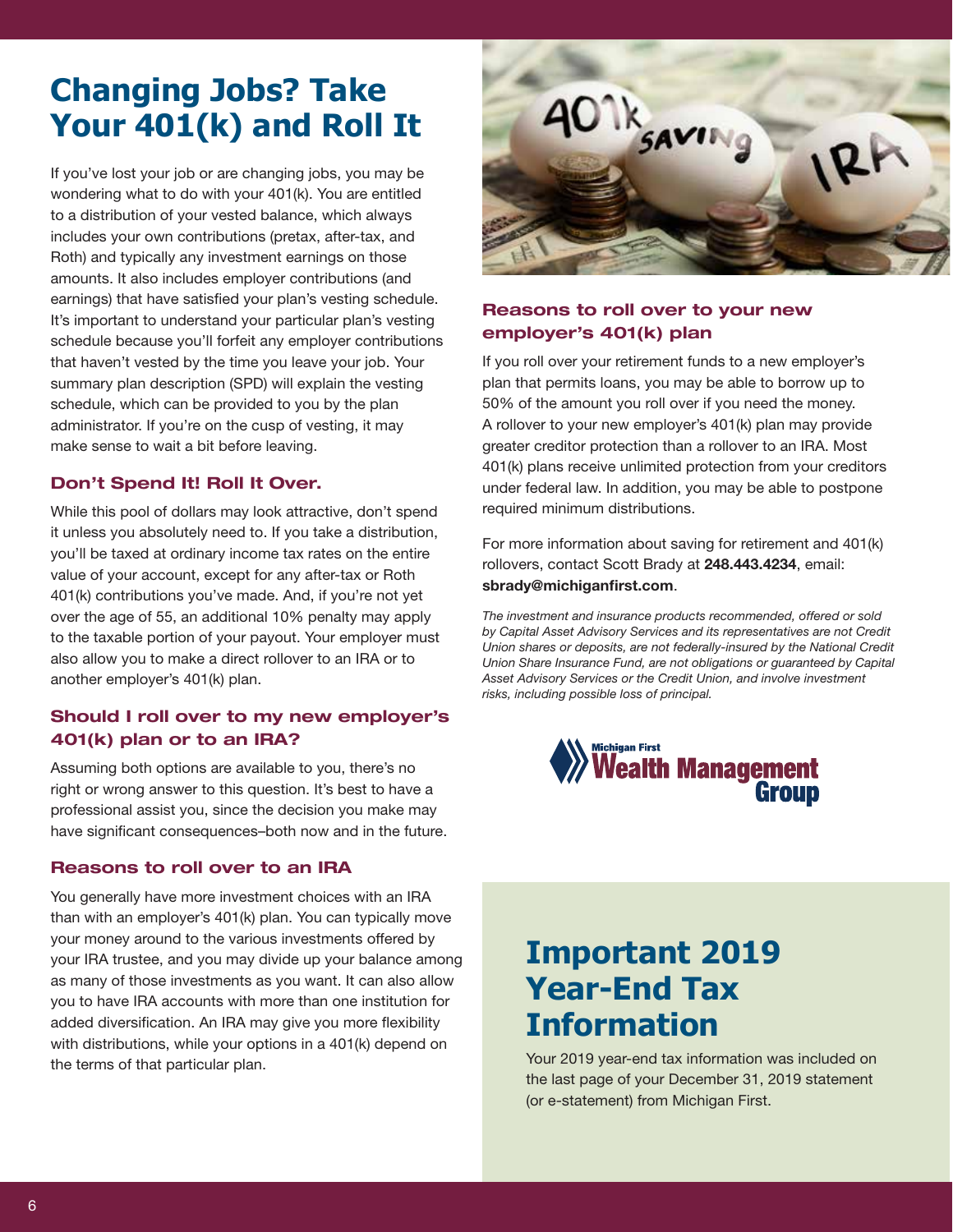# **MoneyPerks and Fees for 2020**

MoneyPerks is a member benefit that can save you money through waived fees and better rates. You can earn points for doing everyday things like paying your loans, using e-statements and direct deposit. Here's a sample of ways you can use MoneyPerks points:

| <b>Type of Fee:</b>                     | <b>2020 Fee</b> | 2020<br><b>Redemption</b><br><b>Points</b> | <b>Type of Fee:</b>                | <b>2020 Fee</b>                                                                        | 2020<br><b>Redemption</b><br><b>Points</b> |
|-----------------------------------------|-----------------|--------------------------------------------|------------------------------------|----------------------------------------------------------------------------------------|--------------------------------------------|
| Account History (At Branch)             | \$5.00          | 1,000                                      |                                    | \$5.00                                                                                 | N/A                                        |
| Account Number/Loan Change              | \$50.00         | 6,000                                      | Non-Member<br>Transactions-        |                                                                                        |                                            |
| Card Replacement (ATM/Debit/Credit)     | \$12.00         | 3,000                                      | Michigan First                     |                                                                                        |                                            |
| Cash Withdrawal (Service Center)*       | \$4.00          | 900                                        | Machines*                          |                                                                                        |                                            |
| Check Copy                              | \$5.00          | 1,000                                      |                                    | 90 days<br>interest<br>through<br>1 year CD,<br>Over 1 year<br>$-180$ days<br>interest | N/A                                        |
| Checks (1 standard Michigan First box)  | \$14.00         | 3,000                                      |                                    |                                                                                        |                                            |
| Credit Card Overnight Delivery Fee      | \$47.00         | 6,000                                      | CD Early                           |                                                                                        |                                            |
| <b>Extension Agreement</b>              | \$40.00         | 5,000                                      | Withdrawal<br>Penalty*             |                                                                                        |                                            |
| ID Safe Choice                          |                 | 5,000                                      |                                    |                                                                                        |                                            |
| Minimum Balance Fee                     | \$3.00          | 800                                        |                                    |                                                                                        |                                            |
| Money Order                             | \$3.00          | 800                                        | Levies and                         | \$100.00                                                                               | N/A                                        |
| MoneyNow                                | \$31.00         | 4,000                                      | Garnishments*                      |                                                                                        |                                            |
| Non CO-OP ATM Fee                       | \$2.50          | 700                                        | Non-Member                         | \$10.00                                                                                | N/A                                        |
| NSF/Overdraft                           | \$31.00         | 4,000                                      | Check Cashing*                     |                                                                                        |                                            |
| NSF/Loan Payment*                       | \$31.00         | 4,000                                      | Safe Deposit                       | \$20.00                                                                                | N/A                                        |
| <b>Official Check</b>                   | \$3.00          | 800                                        | Lost Key*                          |                                                                                        |                                            |
| <b>Official Check Copy</b>              | \$5.00          | 1,000                                      | Safe Deposit                       | \$200.00                                                                               | N/A                                        |
| <b>Official Check Stop Payment</b>      | \$31.00         | 4,000                                      | Box Drilling*                      |                                                                                        |                                            |
| <b>Outgoing Wire Transfers</b>          | \$25.00         | 3,000                                      |                                    |                                                                                        |                                            |
| Outgoing Wire Transfers - International | \$50.00         | 6,000                                      | Certificate bump<br>$+0.25%$ -     | N/A                                                                                    | 7,500                                      |
| Over phone balance transaction fee      | \$1.00          | 250                                        | 5,000 per certificate              |                                                                                        |                                            |
| Overdraft Transfers from Savings*       | \$4.00          | 900                                        | Certificate bump                   | N/A                                                                                    | 10,000                                     |
| Personalized Card (when available)      | \$15.00         | 2,000                                      | $+0.50%$ -                         |                                                                                        |                                            |
| PIN Re-Order                            | \$2.00          | 500                                        | 7,500 per certificate              |                                                                                        |                                            |
| <b>Return ACH</b>                       | \$31.00         | 4,000                                      |                                    |                                                                                        |                                            |
| Safe Deposit Box 10x10 (Annual Fee)*    | \$120.00        | 17,000                                     | Loan discount<br>$-0.25%$ -        | N/A                                                                                    | 7,500                                      |
| Safe Deposit Box 3x10 (Annual Fee)*     | \$55.00         | 7,000                                      | 5,000 per loan                     |                                                                                        |                                            |
| Safe Deposit Box 3x5 (Annual Fee)*      | \$40.00         | 5,000                                      | Loan discount                      | N/A                                                                                    | 10,000                                     |
| Safe Deposit Box 5x10 (Annual Fee)*     | \$90.00         | 12,000                                     | $-0.50%$ -                         |                                                                                        |                                            |
| <b>Sales Draft Copy</b>                 | \$5.00          | 1,000                                      | 7,500 per loan                     |                                                                                        |                                            |
| Skip-a-Pay                              | \$40.00         | 5,000                                      | Loan discount                      | N/A                                                                                    | 15,000                                     |
| Skip-a-Pay - Home Equity                | \$60.00         | 7,000                                      | $-0.75%$ -                         |                                                                                        |                                            |
| <b>Statement Copy</b>                   | \$5.00          | 1,200                                      | 12,000 per loan                    |                                                                                        |                                            |
| <b>Stop Payments</b>                    | \$31.00         | 4,000                                      | *New fee effective January 1, 2020 |                                                                                        |                                            |
| Undeliverable Mail                      | \$5.00          | 1,000                                      |                                    |                                                                                        |                                            |